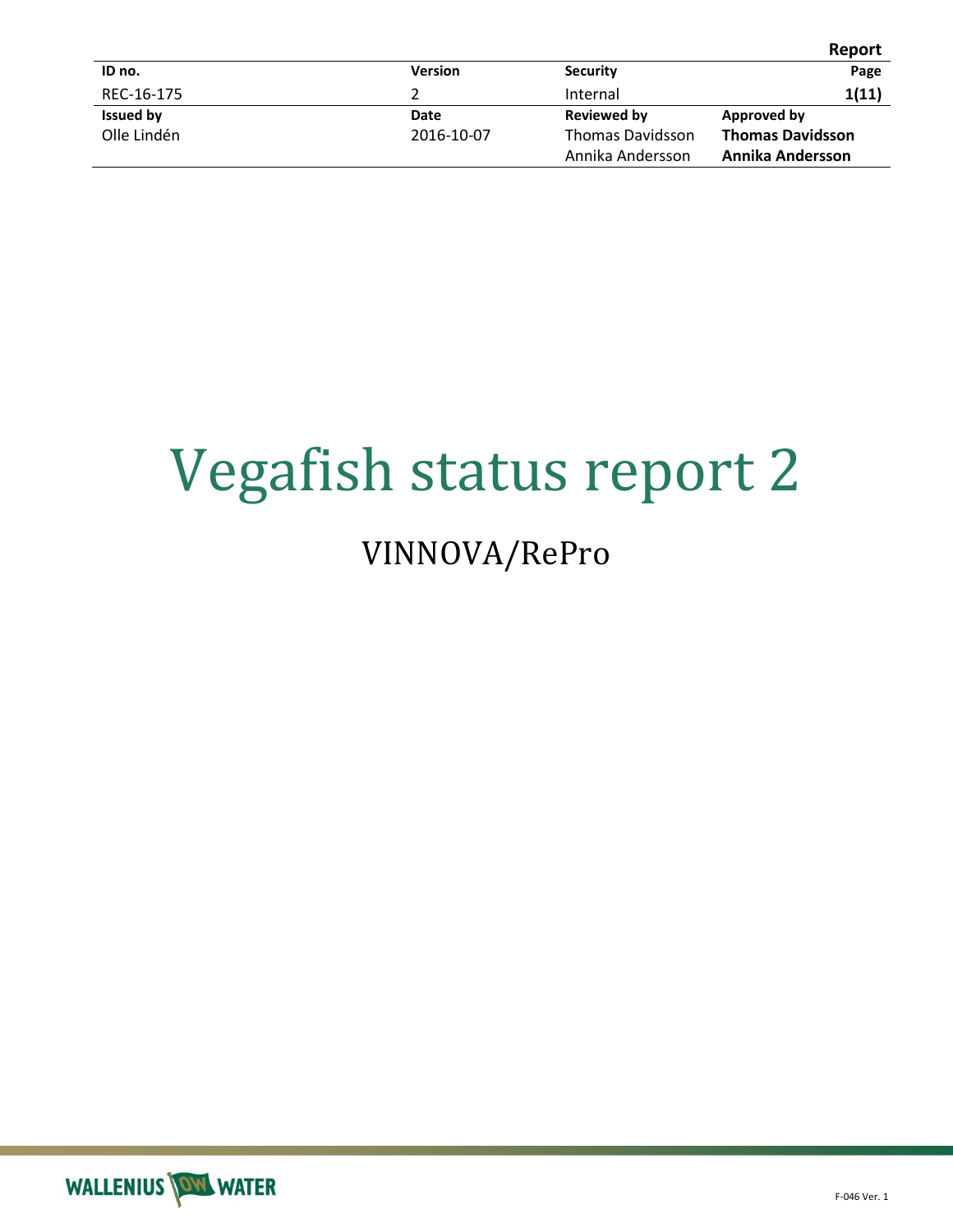|            |                          |                |                 | <b>Report</b> |
|------------|--------------------------|----------------|-----------------|---------------|
| ID no.     | Title                    | <b>Version</b> | <b>Security</b> | Page          |
| REC-16-175 | Vegafish status report 2 |                | Internal        | 2(11)         |

## **Vegafish status report 2**

### **Contents**

| $\mathbf{1}$   |       |  |
|----------------|-------|--|
| $\overline{2}$ |       |  |
| 3              |       |  |
| 4              |       |  |
|                | 4.1   |  |
|                | 4.2   |  |
|                | 4.3   |  |
|                | 4.4   |  |
|                | 4.5   |  |
|                | 4.6   |  |
|                | 4.7   |  |
|                | 4.8   |  |
|                | 4.8.1 |  |
|                | 4.9   |  |
|                | 4.10  |  |
| 5              |       |  |

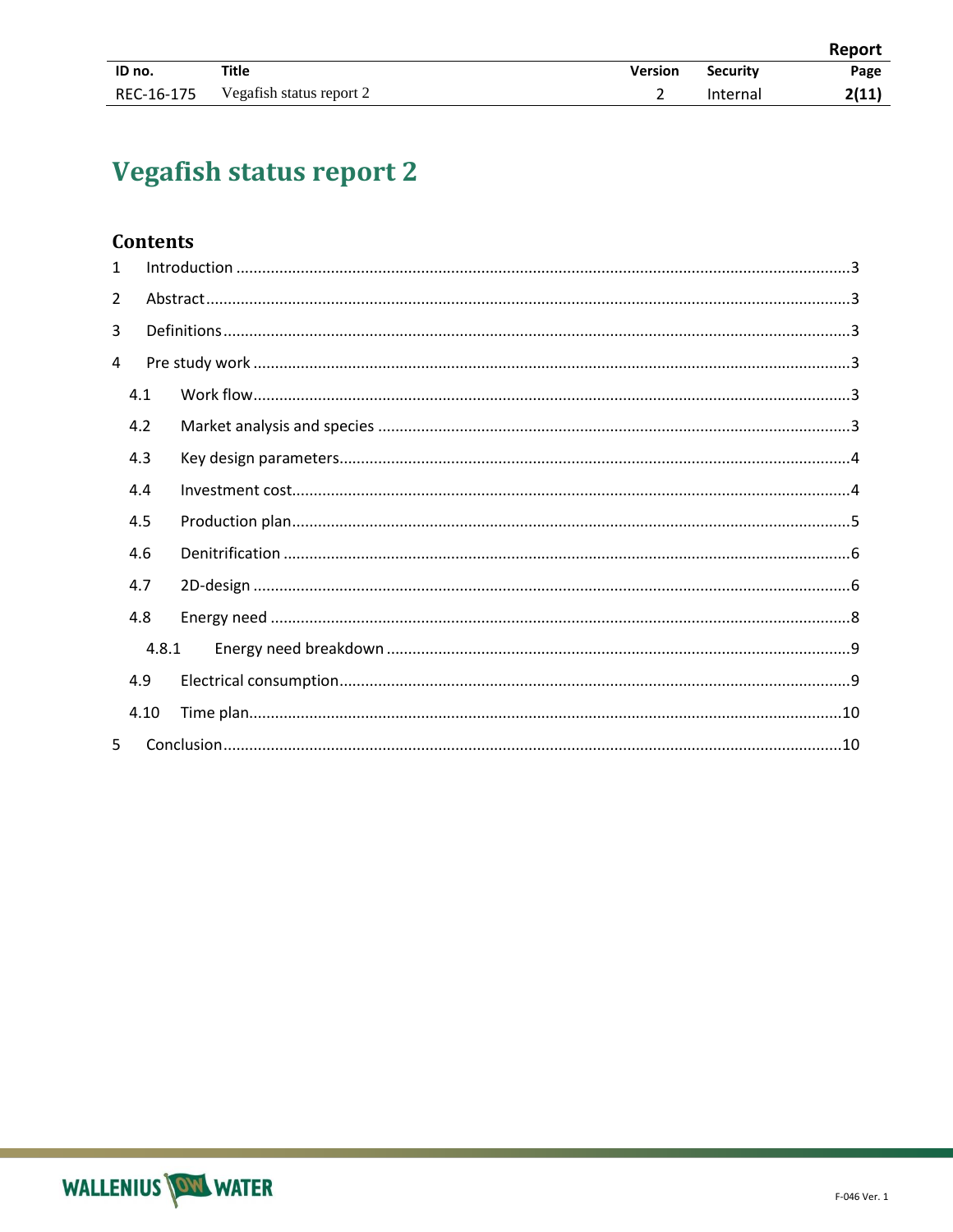|            |                          |                |          | Report |
|------------|--------------------------|----------------|----------|--------|
| ID no.     | Title                    | <b>Version</b> | Security | Page   |
| REC-16-175 | Vegafish status report 2 |                | Internal | 3(11)  |

#### <span id="page-2-0"></span>**1 Introduction**

In accordance to the VINNOVA RePro project coordinated by Findus (Christoffer Schönbeck) and managed by WA3RM (Thomas Parker) Vega fish is responsible to perform calculations and estimations to determine the fish production plant investment cost, building time plan and production cost for status report number 2 due in 2016-10-28. Since the project is focused on recirculation of water through both the fish production plant but also the greenhouse, Wallenius Water´s engineers has been involved to make production planning, engineering estimations and cost evaluations.

#### <span id="page-2-1"></span>**2 Abstract**

The work done since status report 1 has been comprehensive and resource demanding. The most resource demanding parts have been production planning and layout design.

#### <span id="page-2-2"></span>**3 Definitions**

RAS – Recirculating Aquaculture System

SAT – Site Acceptance Test

KDP – Key Design Parameters

#### <span id="page-2-3"></span>**4 Pre study work**

#### <span id="page-2-4"></span>**4.1 Work flow**

- Finalize market analysis for species to be farmed
- Key design parameters based on a yearly production of 500 ton per year
- Building and construction works cost estimations
- Complete the investment calculation including operational costs
- Denitrification needs and cost
- Installation cost
- Costs for all necessary permits to build and start production for such a facility
- Complete 2D plant design
- Calculate energy needs

#### <span id="page-2-5"></span>**4.2 Market analysis and species**

After thorough investigations during the summer, Vegafish and Wallenius water came up with the conclusion to go on with two different species as just looking at one was considered too risky. The idea is to present investment costs, operational costs and layouts for both species. This would give a potential investor options for risk management.

The chosen species was Pike Perch (Gös) and Rainbow Trout (Regnbågslax). These two fish species have slightly different characters in terms of farming risks and market price. The Pike is a higher value fish which could of course yield a higher margin but also have severe problems with cannibalism and deformities

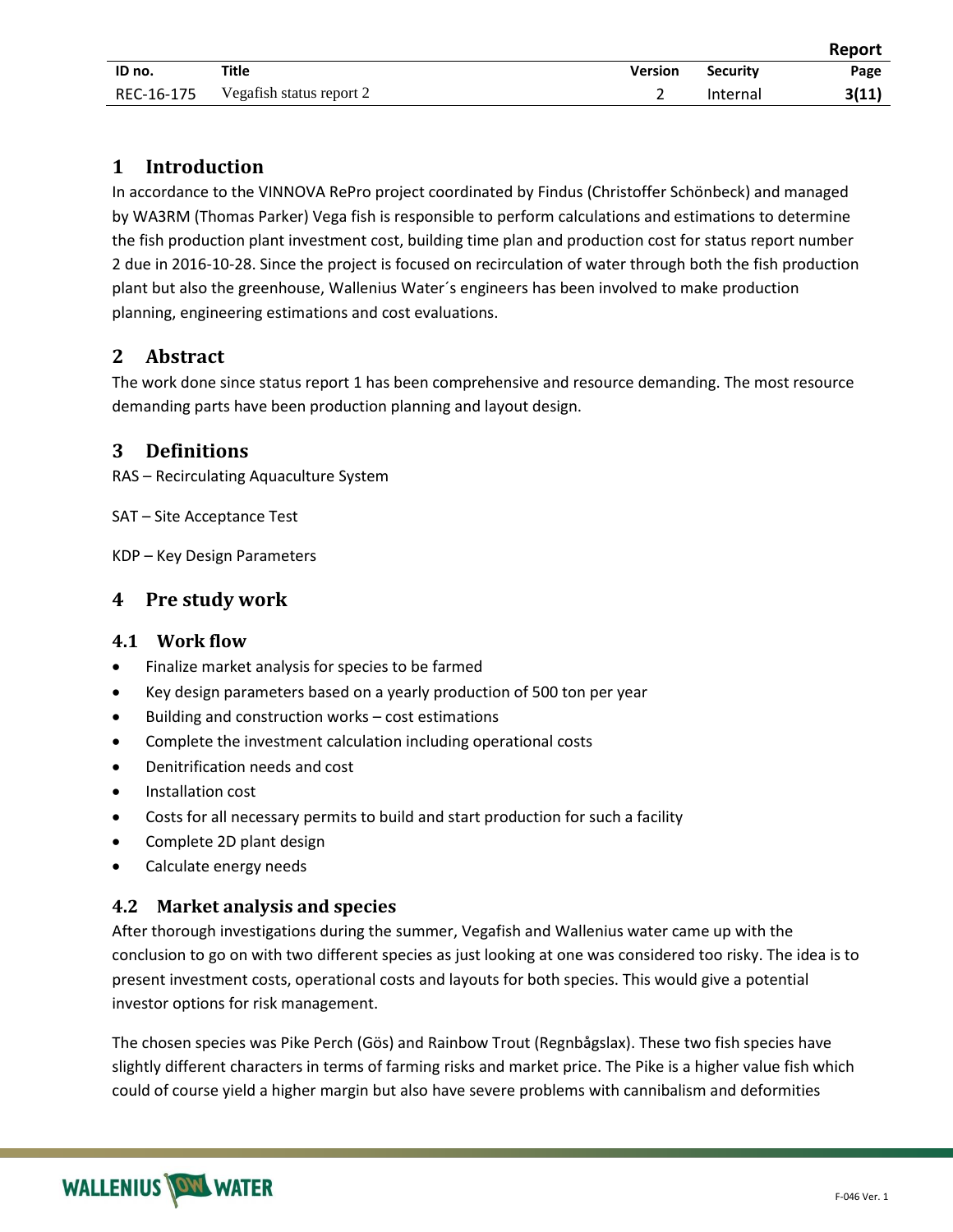|            |                          |                |                 | Report |
|------------|--------------------------|----------------|-----------------|--------|
| ID no.     | Title                    | <b>Version</b> | <b>Security</b> | Page   |
| REC-16-175 | Vegafish status report 2 | -              | Internal        | 4(11)  |

during the young age. The Trout is considerable easier to farm but would not yield the same margin. Both species have feed available in Scandinavia and fish eggs and juveniles are easy to purchase.

#### <span id="page-3-0"></span>**4.3 Key design parameters**

The calculations are done with the base production of 500 metric tons per year for both species. Both farm layouts are quite similar in terms of equipment but differ slightly in how the fishes are farmed. Pike Perch needs slightly warmer water (21°C) versus the Trout (Approx. 19°C). This makes the Pike easier to manage in terms of temperature control as the water doesn't need to be cooled much during summer.

Both farm types would be divided into three individual RAS systems for easier management of water parameters, diseases and operation. This means that the fish needs to be counted, graded and transferred at least three times in a production cycle. Probably more.

Below is two tables which describes the different systems basic properties and recirculation needs.

| Pike Perch, 21°C, 500 ton |       |               |                      |                |             | Rainbow Trout, 19°C, 500 ton |                  |                |                                    |                |                 |
|---------------------------|-------|---------------|----------------------|----------------|-------------|------------------------------|------------------|----------------|------------------------------------|----------------|-----------------|
| RT 30 min                 | FEED  | SYSTEM        | <b>RECIRCULATION</b> | DAYLY MAKE UP  | <b>PUMP</b> |                              |                  | <b>SYSTEM</b>  | <b>RECIRCULATION DAILY MAKE UP</b> |                | <b>PUMP</b>     |
|                           | LOAD  | <b>VOLUME</b> | <b>DEGREE</b>        | <b>WATER</b>   | CAPACITY    | RT 30 min                    | <b>FEED LOAD</b> | <b>VOLUME</b>  | <b>DEGREE</b>                      | WATER          | <b>CAPACITY</b> |
|                           | kg    | m             |                      | m <sup>3</sup> | $m^3/h$     |                              |                  | m <sup>3</sup> |                                    | m <sup>3</sup> | $m^3/h$         |
| RAS <sub>1</sub>          | 300   | 750           | 90%                  | 75             | 1500        | RAS <sub>1</sub>             | 1400             | 1 1 2 5        | 90%                                | 113            | 2 2 5 0         |
| RAS <sub>2</sub>          | 650   | 2020          | 90%                  | 202            | 4040        | RAS <sub>2</sub>             | 1000             | 1960           | 90%                                | 196            | 3920            |
| RAS <sub>3</sub>          | 1 100 | 3 3 6 0       | 90%                  | 336            | 6720        | RAS <sub>3</sub>             | 1000             | 2800           | 90%                                | 280            | 5 600           |

*Table 1. Pike Perch plant properties Table 2. Rainbow Trout plant properties*

As can be seen above, the total daily need for intake water is approx. 600  $m<sup>3</sup>$  per day regardless of fish species. This is needed as a result of the accumulation of Nitrate. Corresponding to this intake volume, the plant also needs to release the same amount. Therefore, the permissions to release water and the availability of make-up water is essential for this project. The municipal requirements on the effluent water is also key in the feasibility of this project.

However, in order to save more water and also utilize the nutrients in the waste water, the effluent water can be circulated into the greenhouse and then be spread onto tomato plants. This would add "free" nutrients to the greenhouse and approximately half of the water could be circulated back to the fish farm, therefore lowering the make-up water need to about 300  $m<sup>3</sup>$  per day.

#### <span id="page-3-1"></span>**4.4 Investment cost**

The investment cost is calculated through detailed equipment lists, ground work estimations, installation complexity, man hours, staff facilities, consultants and building permits amongst others. These costs will not be specified separately in this report as it is considered to be internal and confidential material.

Below is a cost estimation table showing investment costs and running costs for both species. Big uncertainties have been seen in the estimations around building works and fish tanks. A qualified guess is that these cost drivers could be lowered significantly for each species if existing facilities are available.

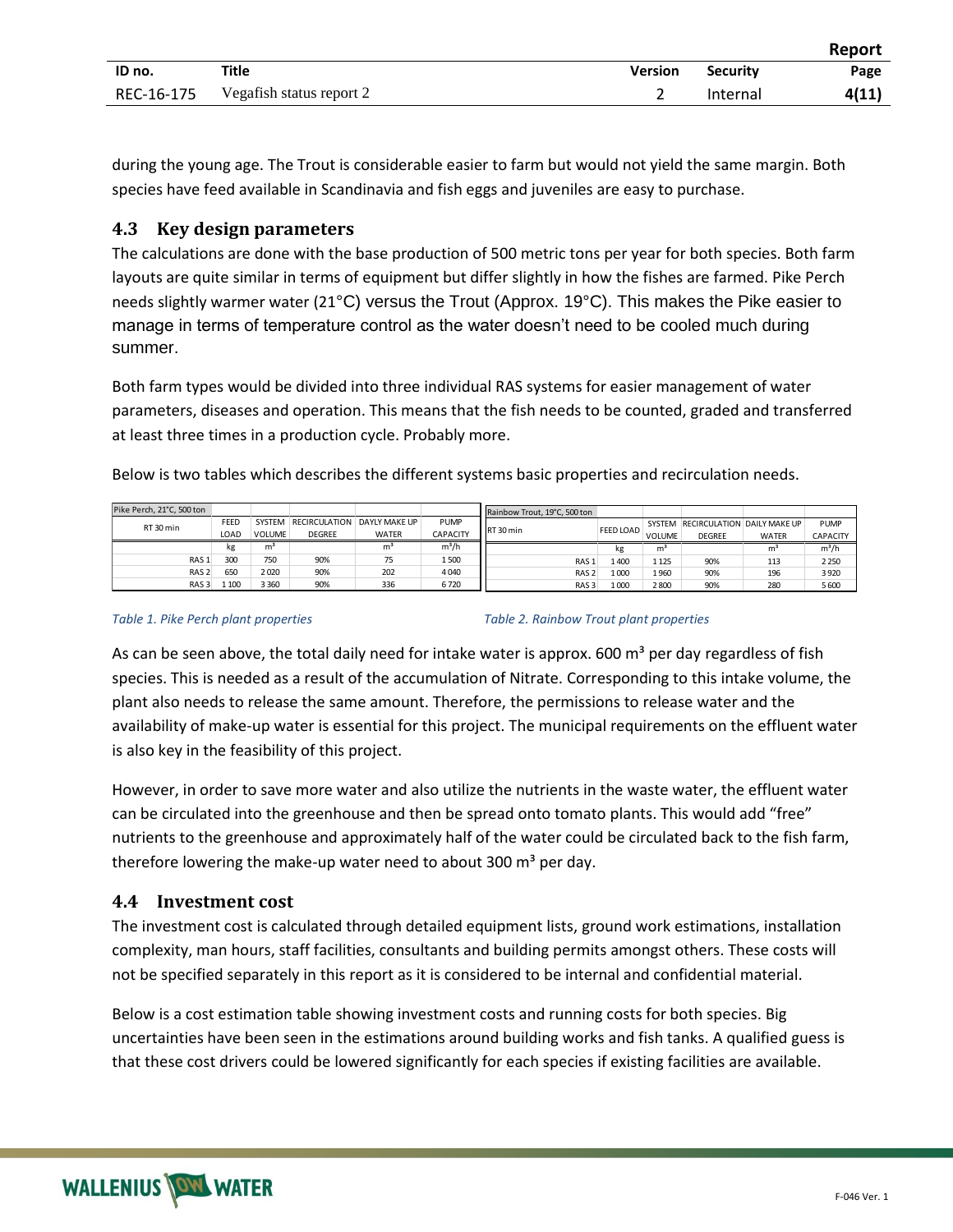|            |                          |                |          | Report |
|------------|--------------------------|----------------|----------|--------|
| ID no.     | Title                    | <b>Version</b> | Security | Page   |
| REC-16-175 | Vegafish status report 2 |                | Internal | 5(11)  |

| Investment Pike Perch    |                 |                | <b>Investment Rainbow Trout</b> |                 |  |
|--------------------------|-----------------|----------------|---------------------------------|-----------------|--|
| Investment cost          | 131 200 000 SEK |                | Investment cost                 | 132 300 000 SEK |  |
| Yearly operational costs | 34 660 000 SEK  |                | Yearly operational costs        | 40 130 000 SEK  |  |
| Production               |                 | 500 ton        | Production                      | $500$ ton       |  |
| Price per kg farm gate   |                 | <b>125 SEK</b> | Price per kg farm gate          | <b>125 SEK</b>  |  |
| Total income             | 62 500 000 SEK  |                | Total income                    | 62 500 000 SEK  |  |
| Net income yearly        | 27 840 000 SEK  |                | Net income yearly               | 22 370 000 SEK  |  |

 *Table 3. Investment Pike Perch Table 4. Investment Rainbow Trout*

As can be seen above, the total investment is around 130 MSEK. This figure also corresponds well to other RAS-plants built in Europe the resent time. The operational costs for the Trout is considerably higher than the ones for the Pike as it requires more feed.

The sales price is set to 125 SEK/kg for both Pike Perch and Rainbow Trout. Whether this is possible or not, needs to be decided together with a possible customer/investor and is highly dependent on sale channels etc.

#### <span id="page-4-0"></span>**4.5 Production plan**

Important to know is that the Pike Perch production would yield a full batch after 24 month whereas the Rainbow Trout would take 30 month to produce a full batch. The production schedule for each species can be seen below.

| <b>PIKE PERCH</b>       |   |     |   |      |    |      |    |      |    |      |    |      |    |      |    |      |    |
|-------------------------|---|-----|---|------|----|------|----|------|----|------|----|------|----|------|----|------|----|
|                         |   |     |   |      |    |      |    |      |    |      |    |      |    |      |    |      |    |
| <b>STOCKING</b>         |   | S   |   | S    |    |      |    |      |    |      |    |      |    |      |    |      |    |
| <b>FIRST STEP</b>       |   | 6,1 |   | 6,2  |    | 6,3  |    |      |    |      |    |      |    |      |    |      |    |
| <b>SECOND STEP</b>      |   |     |   | 12,1 |    | 12,2 |    | 12,3 |    |      |    |      |    |      |    |      |    |
| THIRD STEP              |   |     |   |      |    | 18,1 |    | 18,2 |    | 18,3 |    | 18,4 |    | 18,5 |    | 18,6 |    |
| <b>MONTHS</b>           | 0 |     | 6 |      | 12 |      | 18 |      | 24 |      | 30 |      | 36 |      | 42 |      | 48 |
| <b>HARVEST 250 TONS</b> |   |     |   |      |    |      | H  |      | н  |      | H  |      | н  |      | н  |      | н  |

*Table 1. Pike Perch production plan*

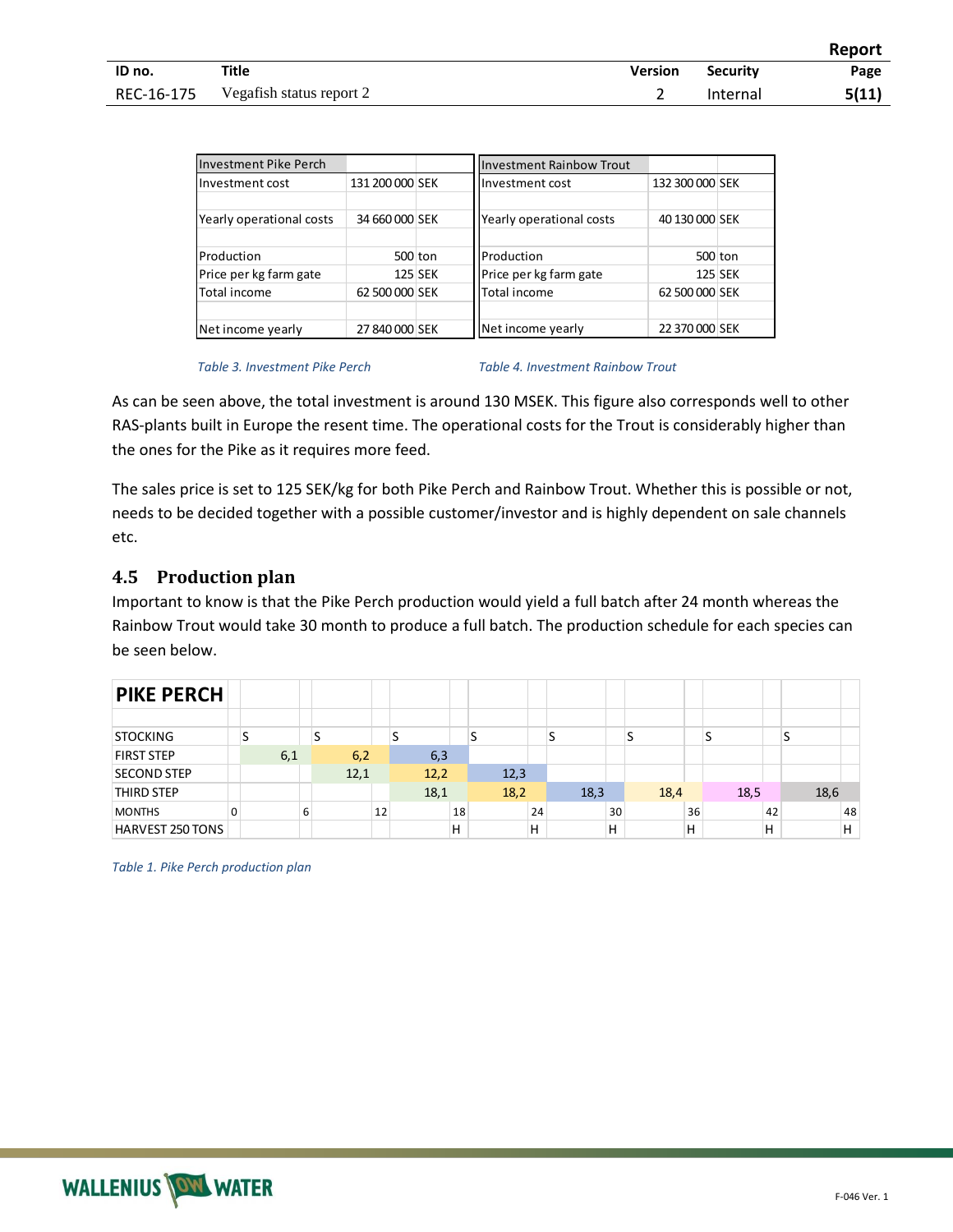|            |                          |         |                 | Report |
|------------|--------------------------|---------|-----------------|--------|
| ID no.     | Title                    | Version | <b>Security</b> | Page   |
| REC-16-175 | Vegafish status report 2 |         | Internal        | 6(11)  |

| <b>TROUT</b>            |              |     |   |      |    |      |    |      |    |      |    |      |    |      |    |      |    |
|-------------------------|--------------|-----|---|------|----|------|----|------|----|------|----|------|----|------|----|------|----|
|                         |              |     |   |      |    |      |    |      |    |      |    |      |    |      |    |      |    |
| <b>STOCKING</b>         |              | S   |   | S    |    | S    |    |      |    |      |    |      |    |      |    |      |    |
| <b>FIRST STEP</b>       |              | 6,1 |   | 6,2  |    | 6,3  |    | 6,4  |    |      |    |      |    |      |    |      |    |
| <b>SECOND STEP</b>      |              |     |   | 12,1 |    | 12,2 |    | 12,3 |    | 12,4 |    |      |    |      |    |      |    |
| THIRD STEP              |              |     |   |      |    | 18,1 |    | 18,2 |    | 18,3 |    | 18,4 |    |      |    |      |    |
| <b>FOURTH STEP</b>      |              |     |   |      |    |      |    | 24,1 |    | 24,2 |    | 24,3 |    | 24,4 |    | 24,5 |    |
| <b>MONTHS</b>           | $\mathbf{0}$ |     | 6 |      | 12 |      | 18 |      | 24 |      | 30 |      | 36 |      | 42 |      | 48 |
| <b>HARVEST 250 TONS</b> |              |     |   |      |    |      |    |      | H  |      | H. |      | H  |      | H  |      | н  |

#### *Table 2. Rainbow Trout production plan*

In this plan, the Pike Perch are stocked every 6 month and requires three cycles before the first harvest can be done, 18 months. For the Trout, this takes 24 month. This is the first income that the production would generate.

The production plan can be altered to suit the market need better which means that stocking could be done more often but in smaller quantities. This set up also has some limits as to how few juveniles can be ordered at the same time.

#### <span id="page-5-0"></span>**4.6 Denitrification**

As the plant is recirculating the water, eventually the levels of Nitrate reaches toxic levels for the fish. The common solution to this problem is to change approx. 10% of the system volume per day. However, such a water exchange rate would mean considerable costs for make-up water long term. It would also put strain on the municipal water treatment plant. A denitrification step is therefore required to lower the exchange rate to around 1-5%. Denitrification steps are normally quite energy intensive and requires additional operational resources. The work so far has not included dimensioning or calculations for such a treatment step. The estimated budget for such a treatment step is estimated to roughly 10 MSEK.

Another solution to the problem would be to circulate the effluent water (sludge water) into the greenhouse and utilize the nutrients for the tomato plants, collect the excess water and circulate it back to the RAS-plant. The water would be denitrified by the plants and would therefore lower the overall content of Nitrate. The volume treated each day would be around 600  $\text{m}^3$ , corresponding to 25 m<sup>3</sup>/h. This solution will require more investigation together with the greenhouse Engineers (Royal Pride Sweden).

#### <span id="page-5-1"></span>**4.7 2D-design**

The general 2D-designs are based on the production planning needs, RAS area and accommodation for make-up water tanks, feed room, storage room, cooling room and staff facilities. A detailed design will be done in a later stage where investors are secured.

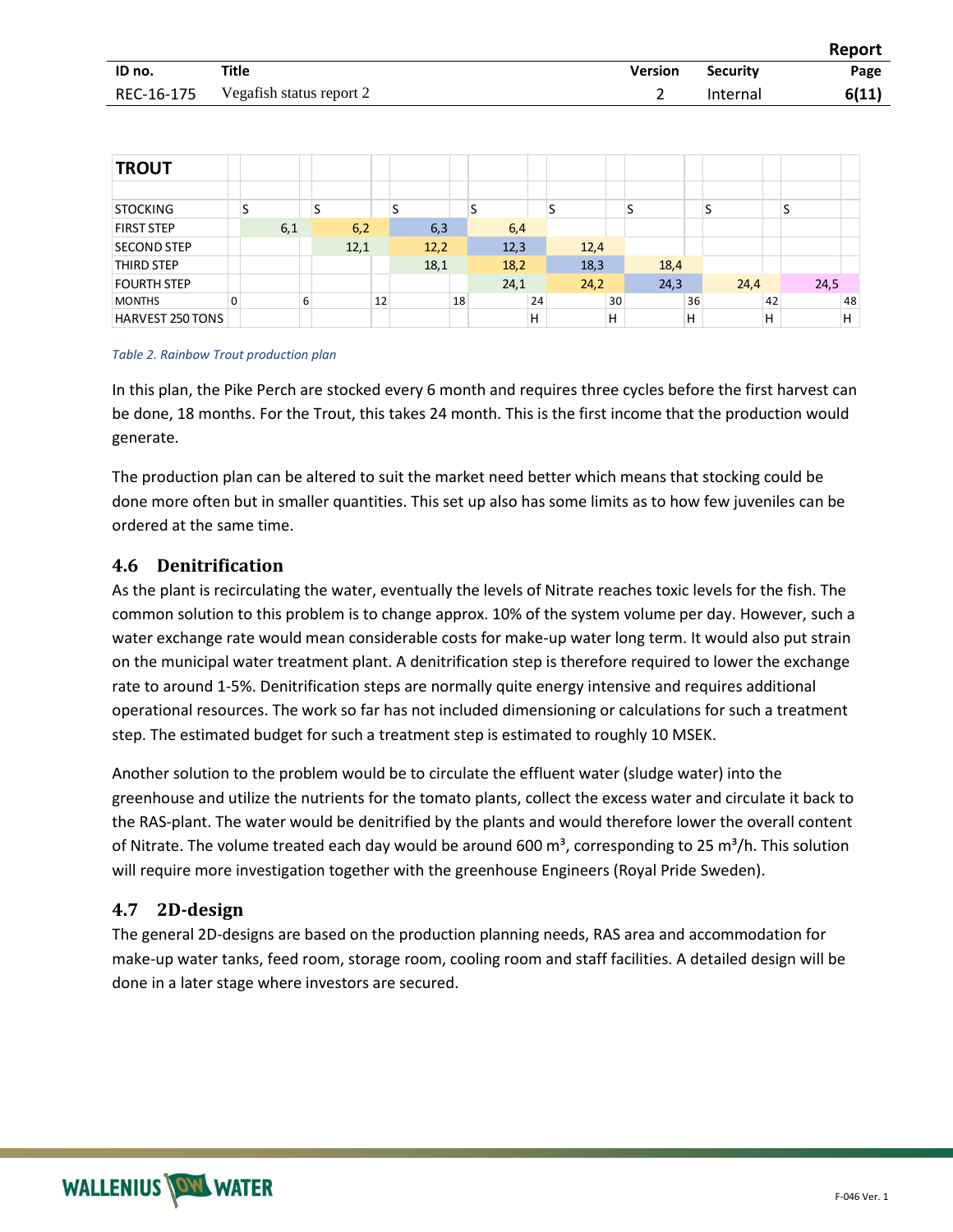|            |                          |                |                 | Report |
|------------|--------------------------|----------------|-----------------|--------|
| ID no.     | Title                    | <b>Version</b> | <b>Security</b> | Page   |
| REC-16-175 | Vegafish status report 2 |                | Internal        | 7(11)  |



*Figure 1. Basic 2D-layout for the Pike Perch plant (mm)*

NOTE: the width of the plant is expected to increase from 103 m to 120 m.

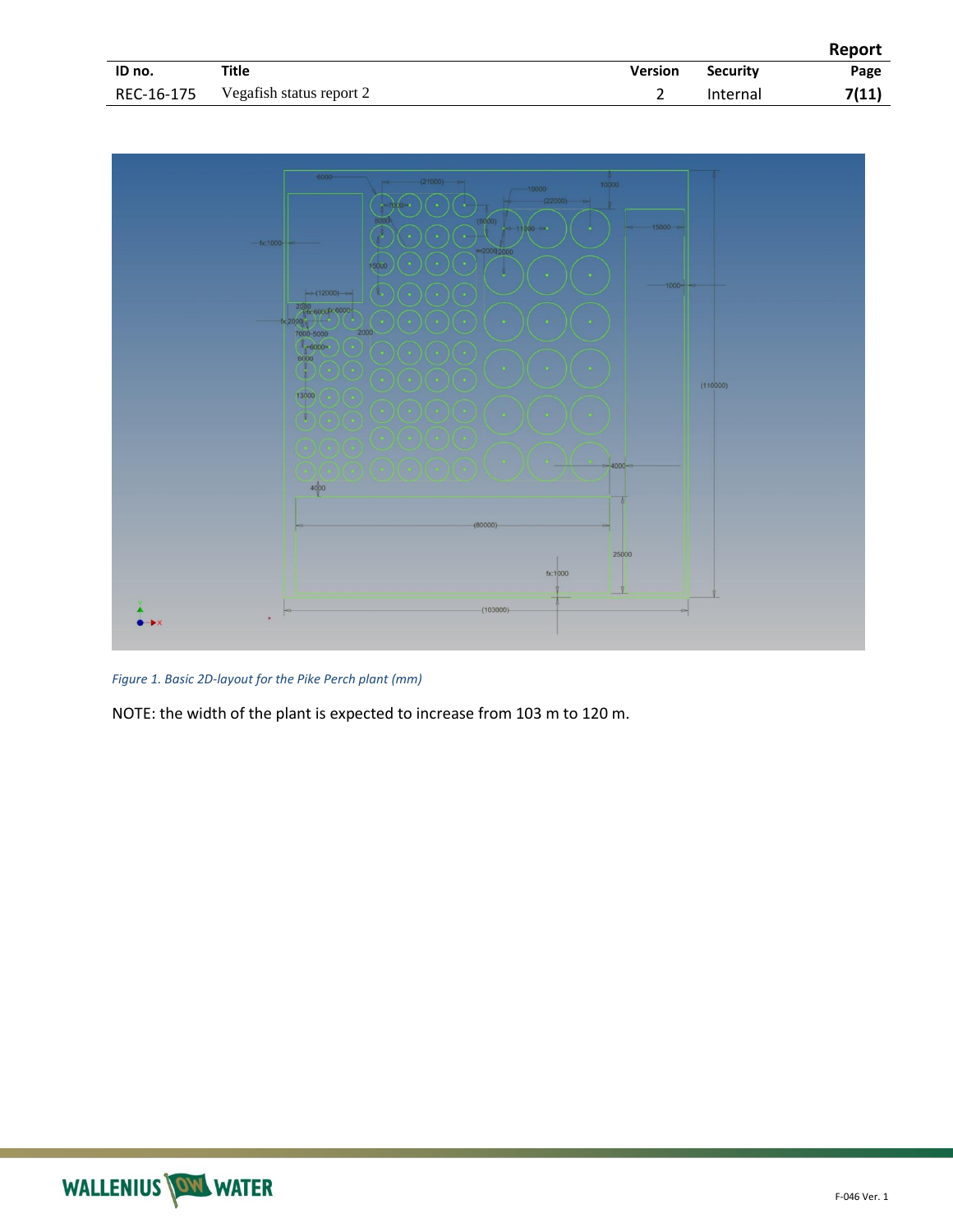|            |                          |                |          | Report |
|------------|--------------------------|----------------|----------|--------|
| ID no.     | <b>Title</b>             | <b>Version</b> | Security | Page   |
| REC-16-175 | Vegafish status report 2 |                | Internal | 8(11)  |



*Figure 2. Basic 2D-layout for the Rainbow Trout plant (mm)*

The layout is by no means set and can be changed once the engineering starts. There are several aspects of the layout that needs to be considered. The RAS-systems will most likely be placed together with walls between. Some of the rooms inside the building will have special demands on air quality since feed will be stored there.

The plants are divided into three RAS-systems as the fish requires slightly different handling, feed and supervision throughout its production cycle.

#### <span id="page-7-0"></span>**4.8 Energy need**

Based on the building size, insulation, water temperature, ventilation need, inlet water temperature etc. the calculated heating energy need would be 3 179 520 kW/year. This is therefore the total amount of heating energy needed and not the electricity consumption.

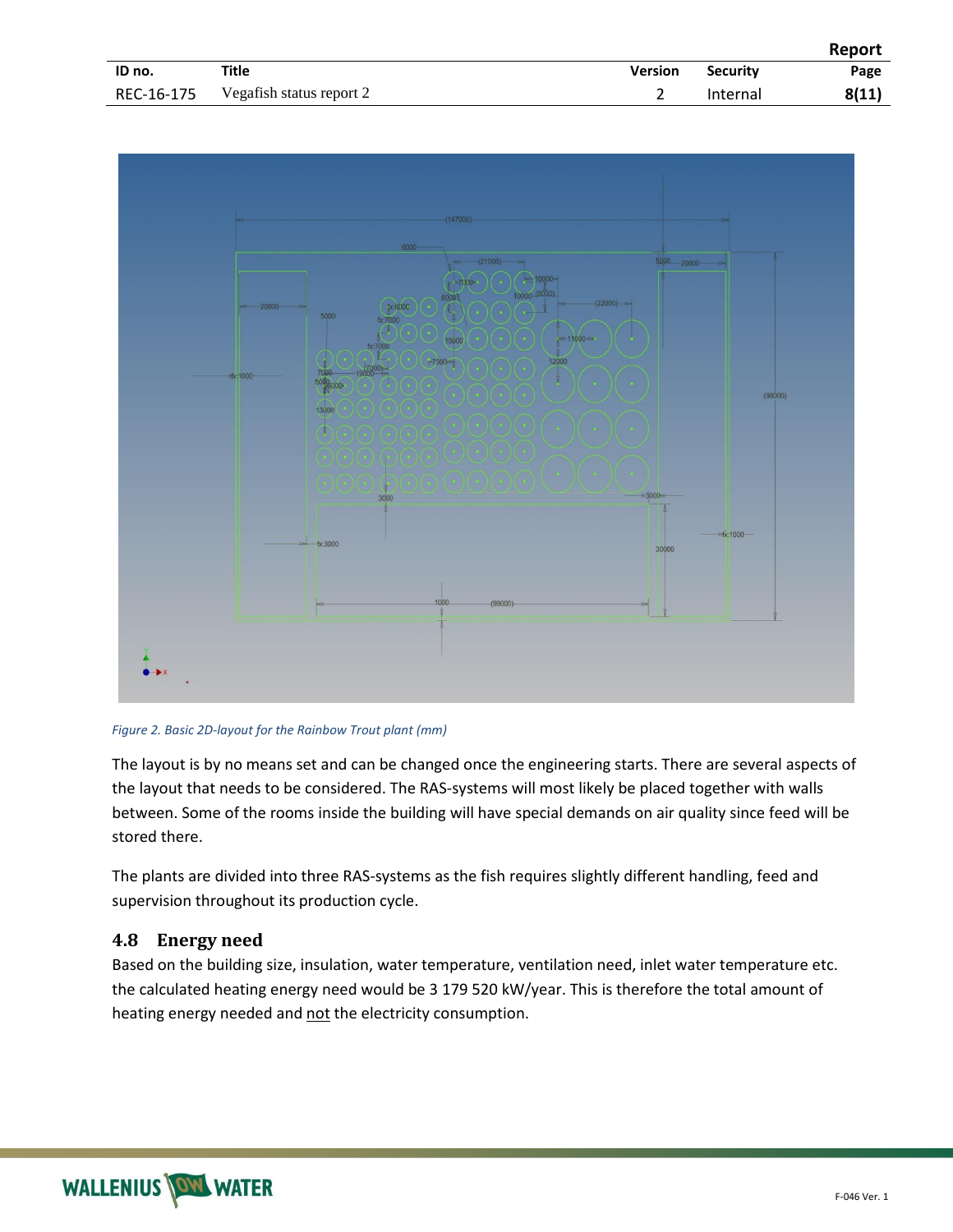|            |                          |                |                 | Report |
|------------|--------------------------|----------------|-----------------|--------|
| ID no.     | Title                    | <b>Version</b> | <b>Security</b> | Page   |
| REC-16-175 | Vegafish status report 2 |                | Internal        | 9(11)  |

#### <span id="page-8-0"></span>**4.8.1 Energy need breakdown**

The total energy need will come from heat leakage from the building, heating of inlet water, ventilation and CO2-stripping. The maximum heating energy need during the winter period is approx. 803 kW of continuous heating power.

The biggest energy consumer is the inlet water. During winter, the inlet water will need approx. 480 kW in continuous heating power. This is based on an inlet water temperature of 5°C.

The energy need is based on Stockholm weather data and two scenarios. Winter and summer.

**Summer parameters:** Intake water temperature 10°C



**Winter parameters:** Intake water temperature 5°C

#### *Graph 1. System energy need over the year based on Stockholm weather data. X-axis is hours, Y-axis is energy expressed in watts.*

The graph above describes the energy need for each hour over the year. A negative number means the plant needs to be heated. A positive number means the plant needs to be cooled.

NOTE: Energy need is NOT the same as electric consumption. This is just the amount of heating power the system needs over a year. Peak continuous heat energy consumption is 803 kW on the coldest winter days.

#### <span id="page-8-1"></span>**4.9 Electrical consumption**

In excess of the heating energy need, the plant will need electricity to drive it´s pumps, control systems, mixers, lamps etc. This figure is quite hard to estimate at this moment before a detailed design is done. However, an estimation of peak consumption is 580 kW/h and will occur when the system is fully occupied and at maximum production.

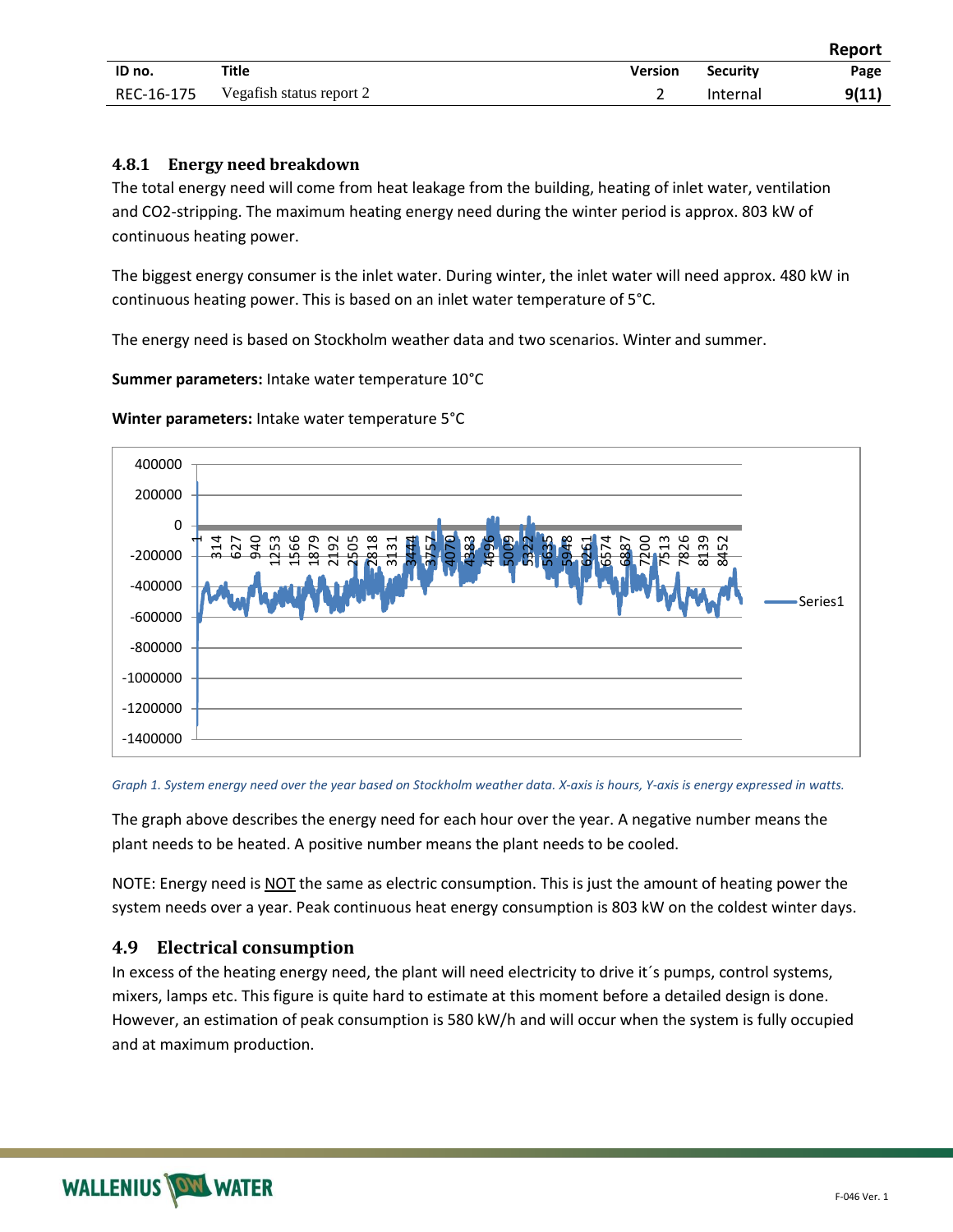|            |                          |                |          | Report |
|------------|--------------------------|----------------|----------|--------|
| ID no.     | Title                    | <b>Version</b> | Security | Page   |
| REC-16-175 | Vegafish status report 2 |                | Internal | 10(11) |

#### <span id="page-9-0"></span>**4.10 Time plan**

The total build is expected to take approx. 26 month. The work starts with the outline design where all production technical details are mapped. After that, the detailed design takes place where water levels, detailed dimensioning and drawings are made. The engineering follows by a period of sourcing activities where not only equipment are purchased but also details around the actual build are addressed. Procurement tasks will be ruling for the projects outcome and must be addressed as soon as the outline design is done.

After the plant is built, the commissioning and startup of the bio filters take place. After the commissioning is approved, a SAT-test will be carried out together with the production personnel/plant owner to secure the plant can deliver to specification. Production will start with low densities and slowly ramp up towards expected production targets.

Time plan Month 1 2 3 4 5 6 7 8 9 10 11 12 13 14 15 16 17 18 19 20 21 22 23 24 25 26 Outline design Detailed design Sourcing works Building Commissioning SAT Production start

Some engineering work will continue after the detailed design phase is completed.

#### <span id="page-9-1"></span>**5 Conclusion**

The pre study shows that both Pike Perch and Rainbow Trout are possible species to farm indoors in RASsystems with a positive yearly yield. However, several issues needs to be addressed before any investment can be done. The main issues are permits to release water, intake water availability, staff, reuse of effluent water and sales price.

The plant would need to denitrify about 600  $m<sup>3</sup>$  water per day. This means the same amount would be either treated in a denitrification step or treated by the greenhouse. Expected intake water volume is 300  $m<sup>3</sup>/day$  if denitrification step works well. If not, the intake water volume would be 600 m $<sup>3</sup>/day$ .</sup>

Total facility area estimated to 15000 m² and estimated energy need 3 179 520 kWh yearly.

Total investment cost is expected to around 130 million SEK but can possibly be lowered if ground and building works can be done in a more cost efficient way or existing buildings can be modified and used.

The net income is estimated to around 28 million SEK for Pike Perch and around 22,5 million SEK for Rainbow Trout after operational costs.

Production time is estimated to 18 and 24 months for Pike Perch and Rainbow Trout respectively. 500 ton output would be reached after 24 and 30 month respectively depending on production planning schedule.